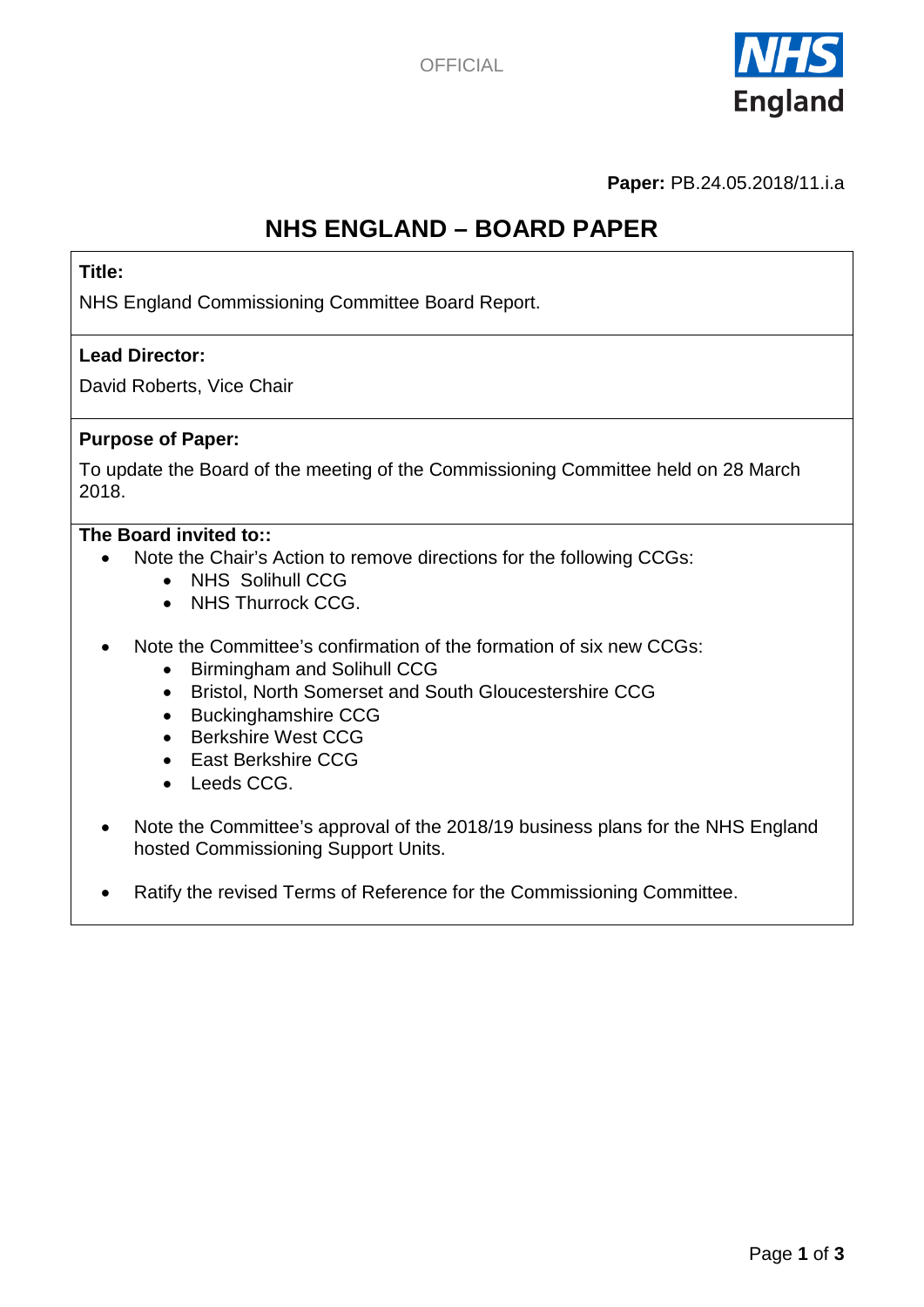

**Report to the Board from:** Commissioning Committee Committee Committee Committee Committee Committee Committee Committee Committee Committee Committee Committee Committee Committee Committee Committee Committee Committee **Committee Chair:** David Roberts<br> **Date of the committee meeting:** Wednesday, 28 March 2018 Date of the committee meeting:

### **Matters for the Board's attention**

- 1. Members were informed of the decision taken by Chair's Action to remove of directions for the following CCGs:
	- NHS Solihull CCG
	- NHS Thurrock CCG.
- 2. The Committee reviewed the 2018/19 revised terms of reference for the Commissioning Committee and approved the schedule of meetings.
- 3. The Committee confirmed the conditions for the mergers discussed at the 25 October 2017 meeting had been met. Six new CCGs will be formed from existing CCGs. The new and (former) CCGs are:
	- **Birmingham and Solihull CCG** (Solihull CCG, Birmingham Cross City CCG and Birmingham South Central CCG)
	- **Bristol, North Somerset and South Gloucestershire CCG** (Bristol CCG, North Somerset CCG, and South Gloucestershire CCG)
	- **Buckinghamshire CCG** (Aylesbury Vale CCG and Chiltern CCG)
	- **Berkshire West CCG** (South Reading CCG, North & West Reading CCG, Newbury & District CCG and Wokingham CCG)
	- **East Berkshire CCG** (Windsor, Ascot & Maidenhead CCG, Bracknell & Ascot CCG, Slough CCG)
	- **Leeds CCG** (Leeds North CCG, Leeds South & East CCG, and Leeds West CCG).
- 4. The Committee approved the 2018/19 business plans for the NHS England hosted Commissioning Support Units.

# **Items for the Board's information and assurance**

5. The Committee received the month 11 finance report noting that overall for NHS 2017/18 the NHS should reach a balanced position.

The Committee received a presentation from the National Audit Office on their findings from studies.

- 6. NHS England will liaise with the NAO, recognising their independent role, to inform the scope of their future studies.
- 7. The Committee were updated on primary care delivery and public health. The pressures on GP retention were recognised alongside the comprehensive programme for international GP recruitment. Significant focus remains on delivering the increase in international recruitment required over coming months.
- 8. The Committee received a progress report on the NHS' 10 point efficiency plan. The new joint approach with NHS Improvement will ensure better governance and oversight.